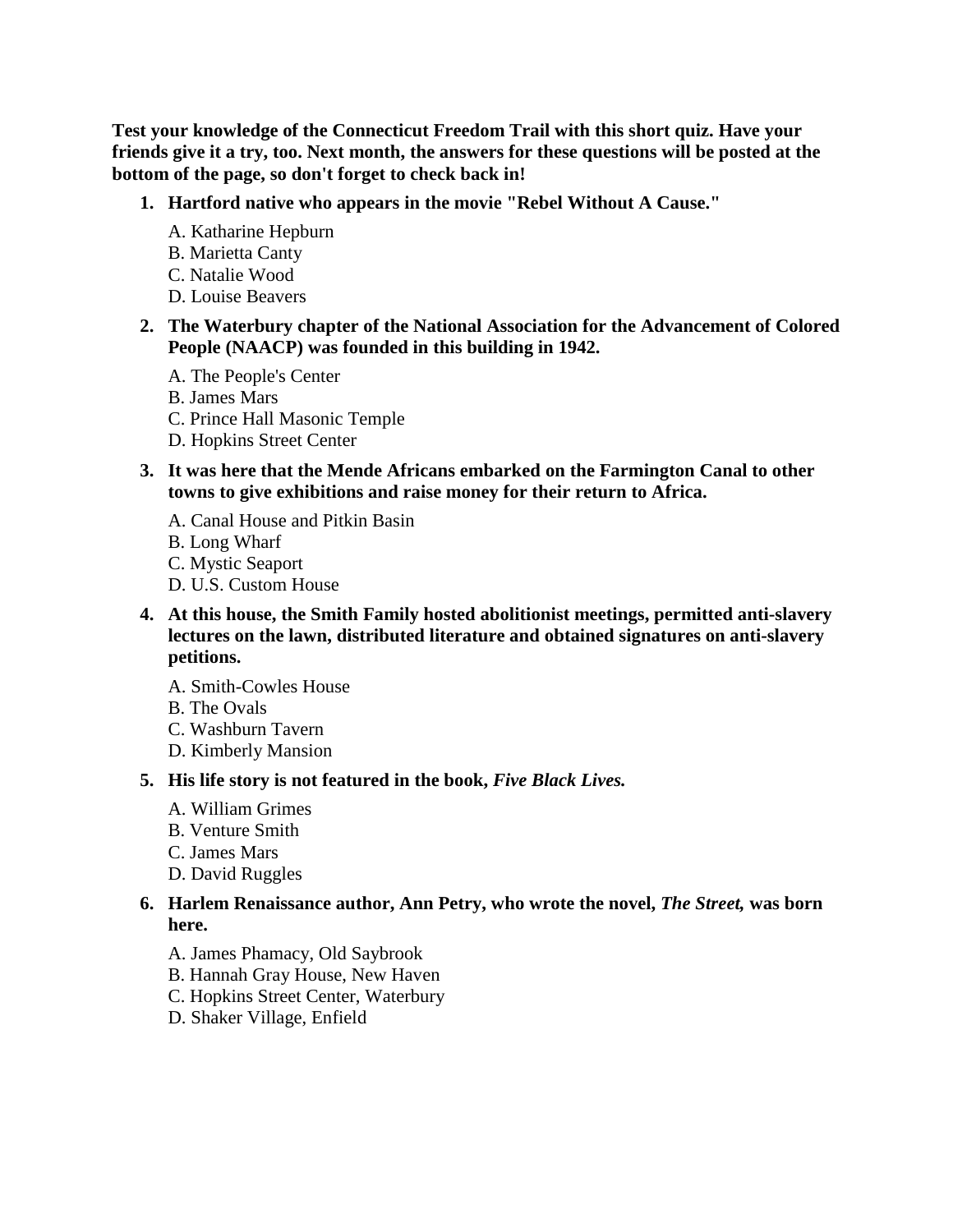- **7. He masterminded the idea of debates on slavery and was the key force behind the February, 1834 Lane Debates in Cincinatti, Ohio.** 
	- A. Theodore Dwight Weld
	- B. William Lloyd Garrison
	- C. Wendell Phillips
	- D. Amos Beman
- **8. He was the president of the Litchfield County Anti-Slavery Society and the Connecticut Anti-Slavery Society. His house, built in 1802, was a stop on the Underground Railroad.** 
	- A. Lyman Beecher
	- B. Solomon Rowe
	- C. Uriel Tuttle
	- D. John Brown
- **9. Lawyer and abolitionist who represented the Amistad captives before the U.S. Circuit and District Courts in Connecticut from 1839 to 1840.** 
	- A. Henry Baldwin
	- B. Roger Sherman Baldwin
	- C. John Quincy Adams
	- D. Lewis Tappan

### **10. The CFT Quilt with the least number of blocks/squares.**

- A. Northwestern Region
- B. North Central Region
- C. Southwestern Region
- D. Eastern Region

### **11. The only African Methodist Episcopal (AME) church on the Connecticut Freedom Trail is in this town.**

- A. Plainville
- B. Meriden
- C. Greenwich
- D. Windsor
- **12. His life is extremely well-documented with evidence, including: his manumission papers, his will, the house in which he lived both as an enslaved and free person and his gravestone in the Old Center Burying Yard.** 
	- A. Venture Smith
	- B. Bristol
	- C. William Winters
	- D. David Ruggles
- **13. In 1842, he petitioned the Connecticut General Assembly in an effort to gain the right to vote, which was denied to African Americans in the state's constitution.** 
	- A. James Mars
	- B. Boston Trowtrow